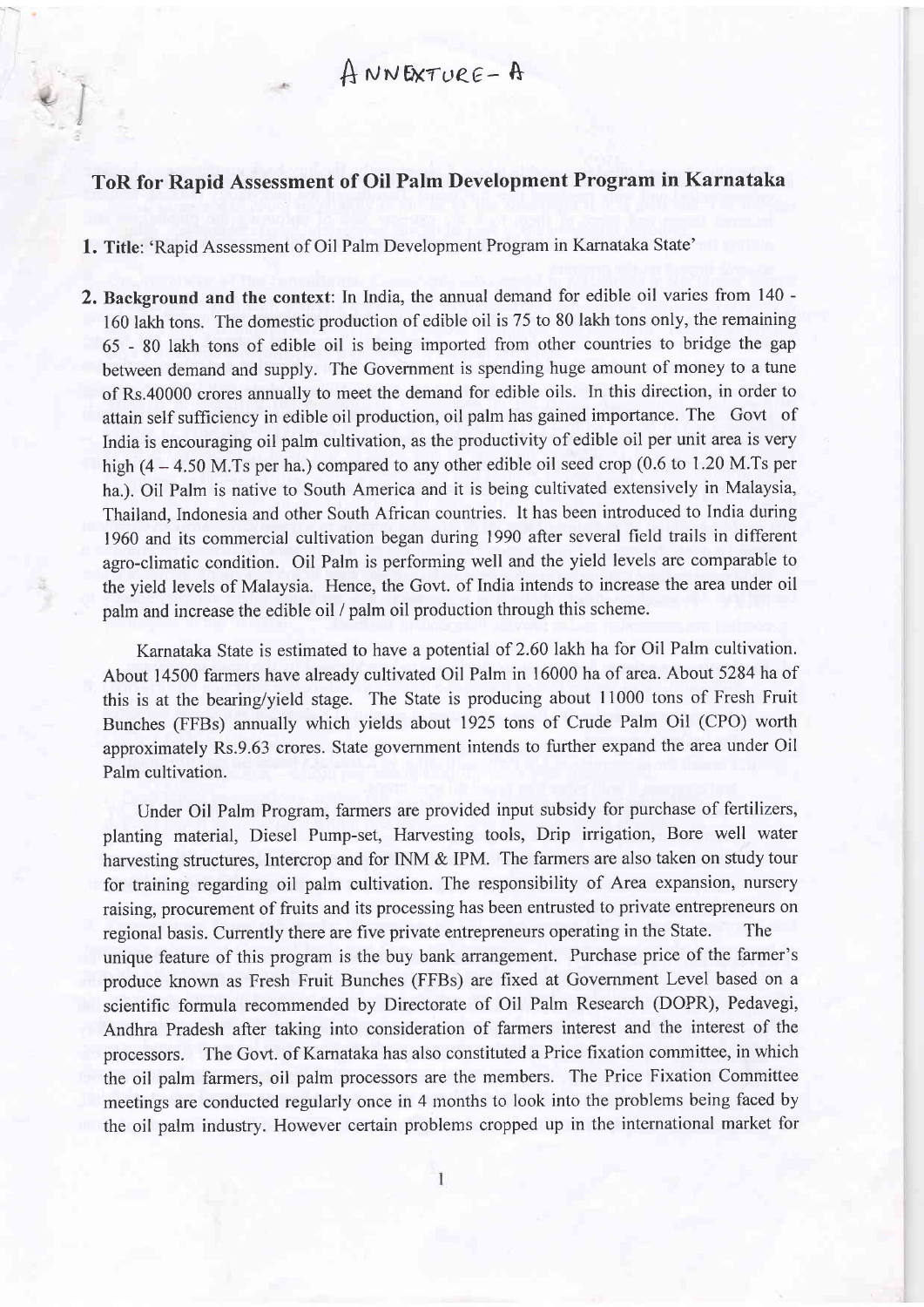Palm Oil which resulted in unstable prices. Consequently, the buy-back arrangements became uneconomical and were rendered non-functional. Because of the uncertainty created, farmers incurred losses and some of them took the extreme step of uprooting the plantations and putting the land to alternate use. Indeed the international Palm Oil Price market has a serious adverse impact on the program.

3. Evaluation scope, purpose and objectives: Oil Palm Development Program is being implemented under the Govt. of India program titled 'Integrated Scheme for Oil Seeds, Pulses, Oil Palm and Maize (ISOPOM)' since 1990. Oil Palm cultivation and related activities are now planned to be taken up under Rastriya Krishi Vikas Yojane (RKVY) which was introduced during 20ll-12. The Govt. of India is in the process of starting a new program titled Oil Seeds and Oil Palm Mission by subsuming ISOPOM - OPDP and RKVY -Promotion of Oil palm. The programs pertaining to Oil seeds are implemented by Agriculture Dept. and programs pertaining to oil palm are being implemented by Dept. of Horticulture.

Since, Govt. of India and Govt. of Karnataka intends to expand Oil Palm Development activity through increased investment, time and effort, it is considered necessary to make <sup>a</sup> rapid assessment of the experience gained in Karnataka state in the last couple of years under RKVY - Promotion of Oil Palm. It is proposed to hire an independent external agency to conduct the assessment and to provide independent feedback.

4. Evaluation questions: Following are the issues to be addressed by the rapid assessment:

- i. Assess the area under Oil Palm cultivation at present in Karnataka and assess the scope for further expansion.
- ii. Furnish the economics of Oil Palm cultivation in Karnataka based on real life situation and compare it with other tree based oil seed crops.
- iii. Assess the efficiency of Promotion of Oil Palm scheme implemented under RKVY by Horticulture Dept in the last two years.
- iv. Identify the risks in promoting Oil Palm, identify the promotional needs of farmers and entrepreneurs and recommend better ways and means to popularize Oil Palm Cultivation in the State of Karnataka.
- 5. Evaluation methodology: Required data and information is to be collected from the secondary data available with Horticulture Department, interaction with private entrepreneurs engaged in Oil Palm production and marketing, holding focus group discussion with the participating farmers and some aspirants, personal interviews with key officials, and other key stake holders. It is necessary to cover all the agro-ecological regions of the state during the study. Oil Palm is presently cultivated in 5 command areas in 22 districts and 4 other district (in non command areas). Taluk should be taken as a unit for analysis. About l0 taluks in all, and a random sample of 100 farmers covering Palm Oil crops in different age groups from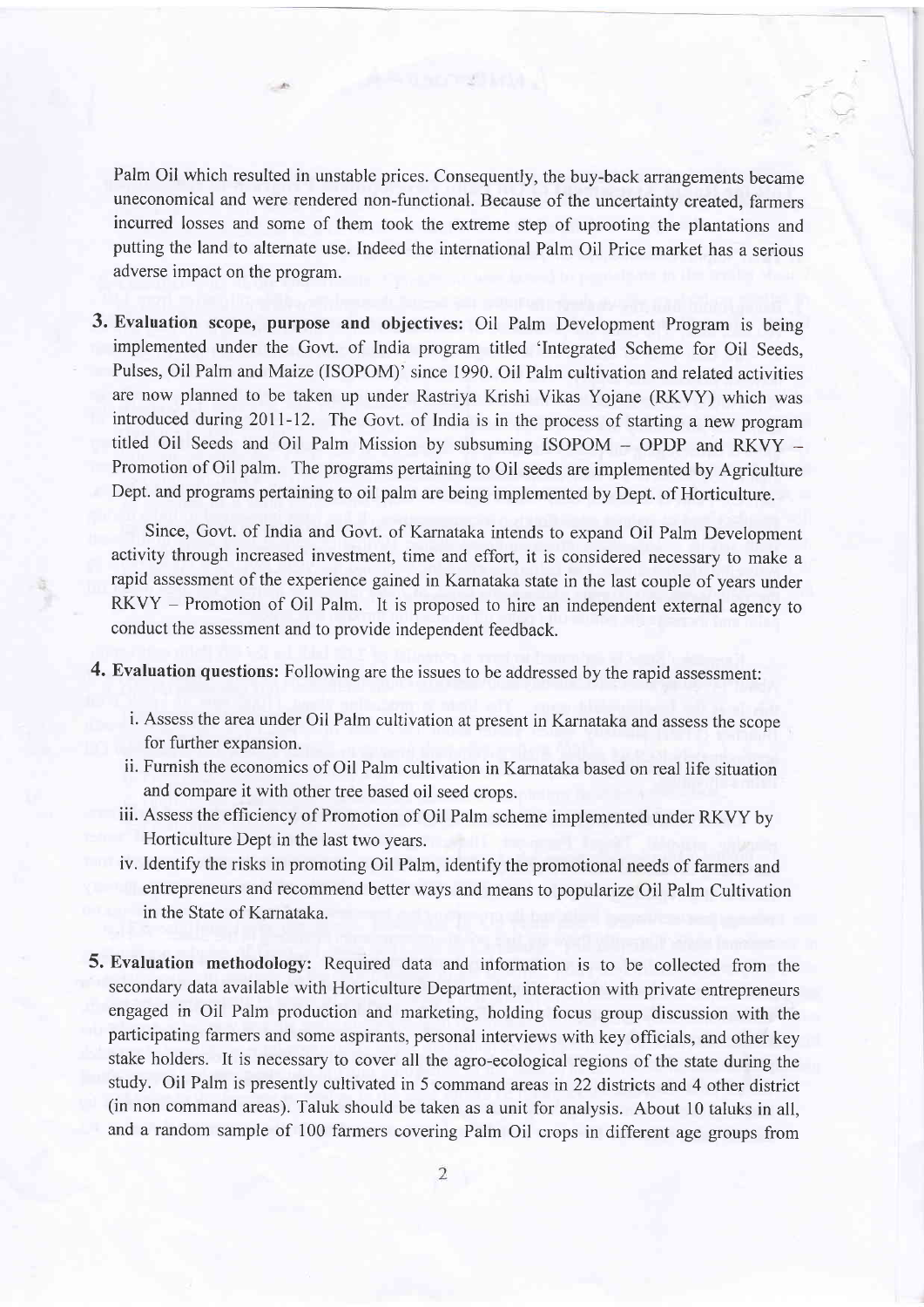each taluk gathered in 2-3 focus groups is suggested as the ideal sample for the farmers. Actual sample size could be slightly modified by the consultant if it is justified. The number of other stakeholders to be interviewed should be kept to the minimum required.

 $\iota$ 

- 6. Qualifications of the consultants: Consultants who intend to participate in the tender should be an organization with a strong background in conducting high quality evaluation studies in the area of Agriculture/Horticulture and Natural Resources Management. They also should have a qualified economist and statistician to support the study.
- 7. Method of selecting the consultant: Consultant for the Rapid Assessment Study will be chosen by open competition. A request for Proposal (RFP) will be issued to the prospective extemal consultants. Each one of them will be given an opportunity to conceive the study according to their expertise and understanding and make a power point presentation in about 20 minutes to a team of senior officers in July, 2013. The proposal which is the best in methodology to adequately cover the objectives of the study and modest in terms of cost will be accepted and the contract will be awarded to the agency which makes such a proposal. Horticulture Department will provide the data of participating farmers taluk-wise and list of other entrepreneurs in the state. The prospective consultant should examine the details and participate in the tenders.
- 8. Deliverables and time schedule: Successful consultant should adhere to the following timelines and deliverables:

a. Submission of Work Plan - within 30 days after signing MoU.

- b. Field data collection within one month after the work plan is approved
- c. Draft report preparation within one month of completing field data collection.
- d. Final report submission within one fortnight after the draft report is approved.

Thus excluding the time taken for approvals in KEA, the successful consultant should complete the evaluation study in 3-4 months time.

9. Expectations from the study: Promotion of Oil Palm under RKVY is an important and futuristic scheme of Govt. of India and Govt. of Karnataka. The proposed study is expected to provide a depth analysis of the shortcomings of the scheme. More importantly, it should provide the necessary inputs in terms of policy changes that are required, modalities of implementing the scheme, adequacy and the scale of financing to be done and convergence possibilities etc., with <sup>a</sup> view to benefit the rural community to the maximum extent possible. The study should bring out the status and prospects of Oil Palm cultivation in the state. The economic benefit in promoting Oil Palm to the farmers as well as to the state should be brought out clearly.